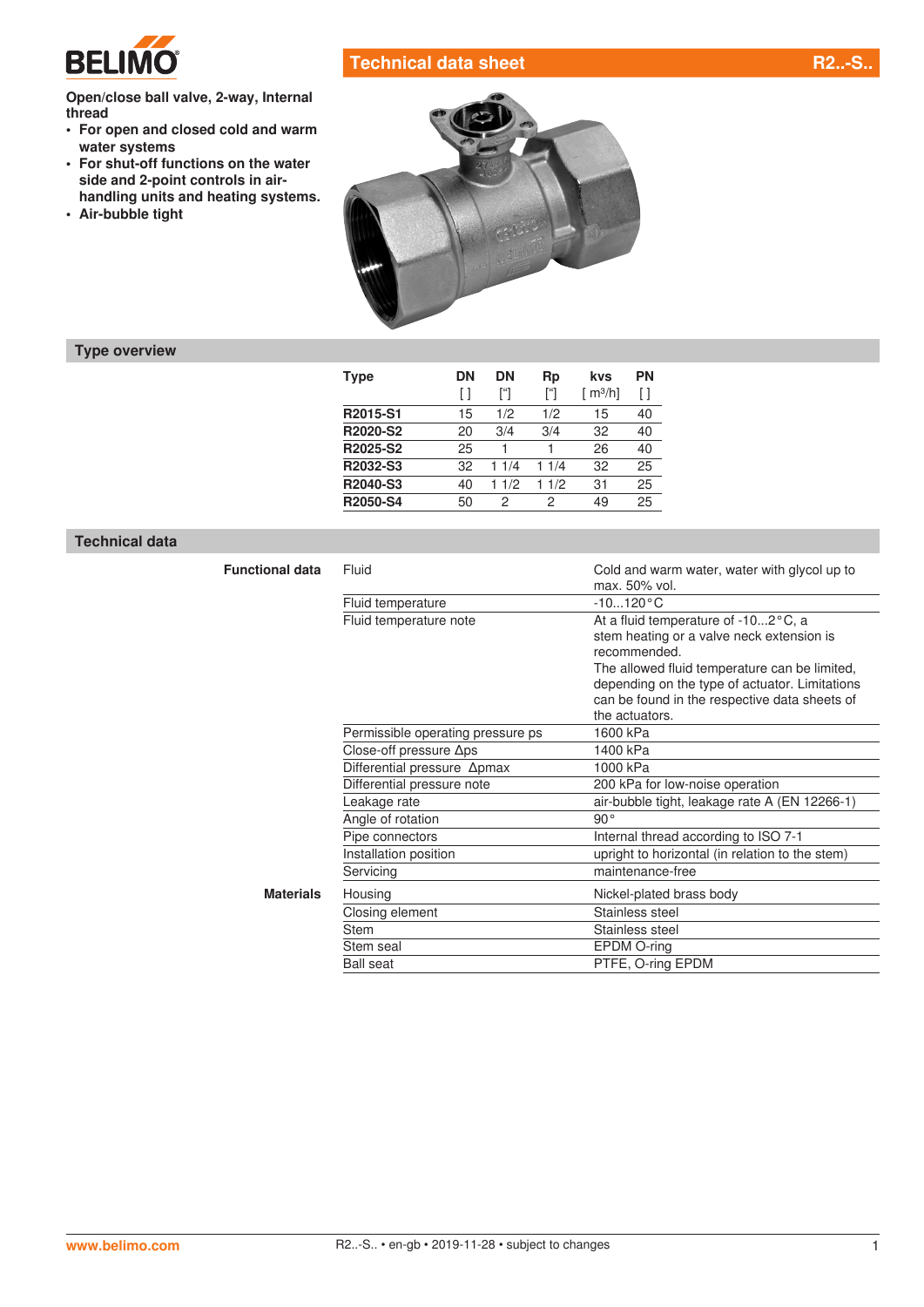**Safety notes**



|                                           | • The valve has been designed for use in stationary heating, ventilation and air-<br>conditioning systems and must not be used outside the specified field of application,<br>especially in aircraft or in any other airborne means of transport.                                                                                                                                                                                                                                                                                                                                                                                                                                                                                                                    |                       |  |  |  |  |
|-------------------------------------------|----------------------------------------------------------------------------------------------------------------------------------------------------------------------------------------------------------------------------------------------------------------------------------------------------------------------------------------------------------------------------------------------------------------------------------------------------------------------------------------------------------------------------------------------------------------------------------------------------------------------------------------------------------------------------------------------------------------------------------------------------------------------|-----------------------|--|--|--|--|
|                                           | • Only authorised specialists may carry out installation. All applicable legal or<br>institutional installation regulations must be complied during installation.                                                                                                                                                                                                                                                                                                                                                                                                                                                                                                                                                                                                    |                       |  |  |  |  |
|                                           | • The valve does not contain any parts that can be replaced or repaired by the user.                                                                                                                                                                                                                                                                                                                                                                                                                                                                                                                                                                                                                                                                                 |                       |  |  |  |  |
|                                           | • The valve may not be disposed of as household refuse. All locally valid regulations<br>and requirements must be observed.                                                                                                                                                                                                                                                                                                                                                                                                                                                                                                                                                                                                                                          |                       |  |  |  |  |
|                                           | • When determining the flow rate characteristic of controlled devices, the recognised<br>directives must be observed.                                                                                                                                                                                                                                                                                                                                                                                                                                                                                                                                                                                                                                                |                       |  |  |  |  |
| <b>Product features</b>                   |                                                                                                                                                                                                                                                                                                                                                                                                                                                                                                                                                                                                                                                                                                                                                                      |                       |  |  |  |  |
| Mode of operation                         | The open/close ball valve is adjusted by a rotary actuator. The rotary actuator is<br>connected by an open/close signal. Open the ball valve counterclockwise and close it<br>clockwise.                                                                                                                                                                                                                                                                                                                                                                                                                                                                                                                                                                             |                       |  |  |  |  |
| <b>Accessories</b>                        |                                                                                                                                                                                                                                                                                                                                                                                                                                                                                                                                                                                                                                                                                                                                                                      |                       |  |  |  |  |
|                                           |                                                                                                                                                                                                                                                                                                                                                                                                                                                                                                                                                                                                                                                                                                                                                                      |                       |  |  |  |  |
| <b>Electrical accessories</b>             | <b>Description</b><br>Stem heating DN 1550 (20 W)                                                                                                                                                                                                                                                                                                                                                                                                                                                                                                                                                                                                                                                                                                                    | <b>Type</b><br>ZR24-2 |  |  |  |  |
|                                           |                                                                                                                                                                                                                                                                                                                                                                                                                                                                                                                                                                                                                                                                                                                                                                      |                       |  |  |  |  |
| <b>Mechanical accessories</b>             | <b>Description</b><br>Pipe connector for ball valve DN 15 Rp 1/2"                                                                                                                                                                                                                                                                                                                                                                                                                                                                                                                                                                                                                                                                                                    | <b>Type</b><br>ZR2315 |  |  |  |  |
|                                           | Pipe connector for ball valve DN 20 Rp 3/4"                                                                                                                                                                                                                                                                                                                                                                                                                                                                                                                                                                                                                                                                                                                          | ZR2320                |  |  |  |  |
|                                           | Pipe connector for ball valve DN 25 Rp 1"                                                                                                                                                                                                                                                                                                                                                                                                                                                                                                                                                                                                                                                                                                                            | ZR2325                |  |  |  |  |
|                                           | Pipe connector for ball valve DN 32 Rp 1 1/4"                                                                                                                                                                                                                                                                                                                                                                                                                                                                                                                                                                                                                                                                                                                        | ZR2332                |  |  |  |  |
|                                           | Pipe connector for ball valve DN 40 Rp 1 1/2"                                                                                                                                                                                                                                                                                                                                                                                                                                                                                                                                                                                                                                                                                                                        | ZR2340                |  |  |  |  |
|                                           | Pipe connector for ball valve DN 50 Rp 2"<br>ZR2350                                                                                                                                                                                                                                                                                                                                                                                                                                                                                                                                                                                                                                                                                                                  |                       |  |  |  |  |
|                                           | Valve neck extension for ball valve DN1550                                                                                                                                                                                                                                                                                                                                                                                                                                                                                                                                                                                                                                                                                                                           | ZR-EXT-01             |  |  |  |  |
|                                           |                                                                                                                                                                                                                                                                                                                                                                                                                                                                                                                                                                                                                                                                                                                                                                      |                       |  |  |  |  |
| <b>Installation notes</b>                 |                                                                                                                                                                                                                                                                                                                                                                                                                                                                                                                                                                                                                                                                                                                                                                      |                       |  |  |  |  |
| <b>Recommended installation positions</b> | The ball valve can be installed upright to horizontal. The ball valve may not be installed<br>in a hanging position, i.e. with the stem pointing downwards.                                                                                                                                                                                                                                                                                                                                                                                                                                                                                                                                                                                                          |                       |  |  |  |  |
|                                           | 90°                                                                                                                                                                                                                                                                                                                                                                                                                                                                                                                                                                                                                                                                                                                                                                  |                       |  |  |  |  |
| Water quality requirements                | The water quality requirements specified in VDI 2035 must be adhered to.<br>Belimo valves are regulating devices. For the valves to function correctly in the long<br>term, they must be kept free from particle debris (e.g. welding beads during installation<br>work). The installation of a suitable strainer is recommended.                                                                                                                                                                                                                                                                                                                                                                                                                                    |                       |  |  |  |  |
| <b>Servicing</b>                          | Ball valves and rotary actuators are maintenance-free.<br>Before any service work on the final controlling device is carried out, it is essential to<br>isolate the rotary actuator from the power supply (by unplugging the electrical cable<br>if necessary). Any pumps in the part of the piping system concerned must also be<br>switched off and the appropriate slide valves closed (allow all components to cool<br>down first if necessary and always reduce the system pressure to ambient pressure<br>level).<br>The system must not be returned to service until the ball valve and the rotary actuator<br>have been correctly reassembled in accordance with the instructions and the pipeline<br>has been refilled by professionally trained personnel. |                       |  |  |  |  |